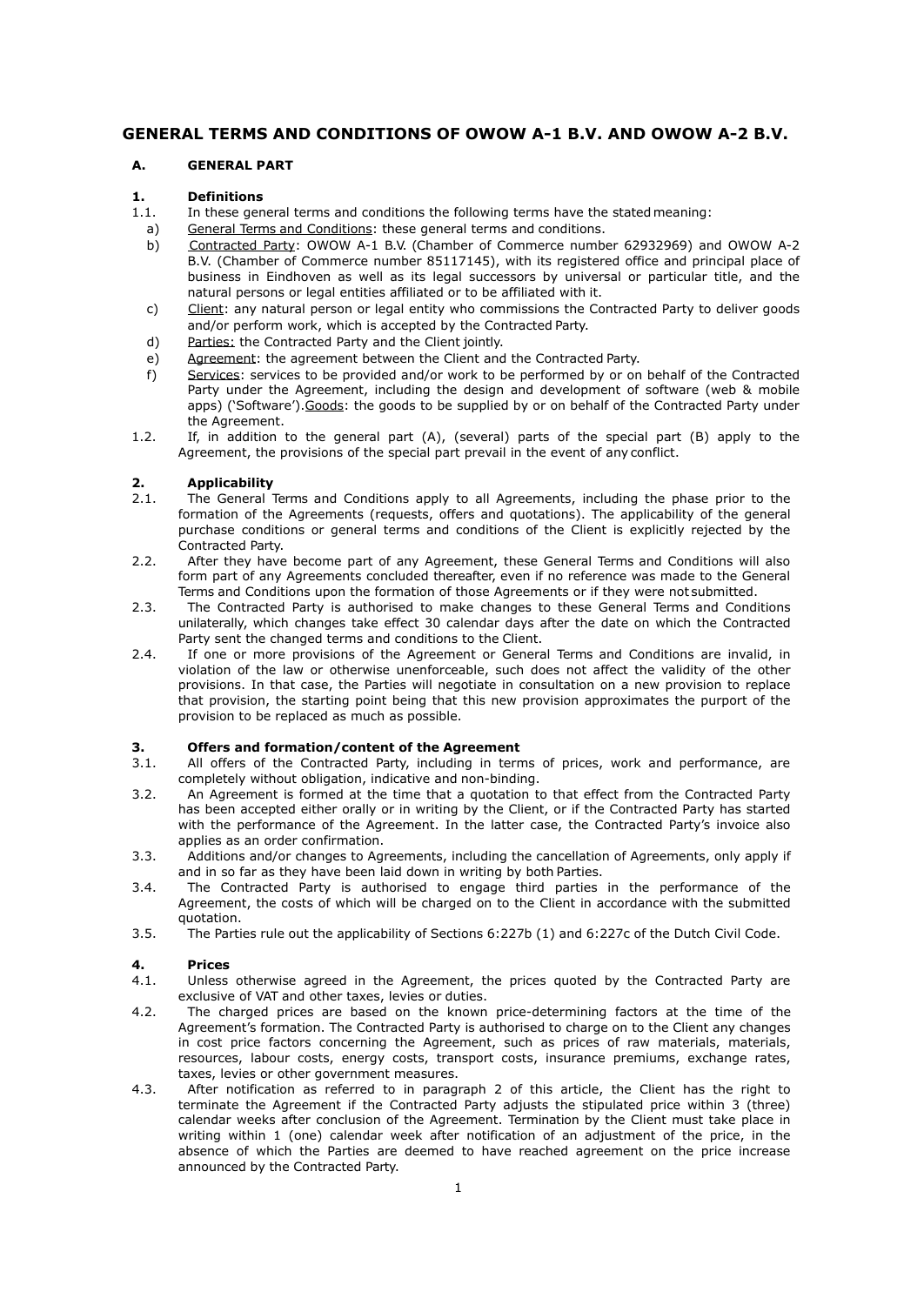# **5. Payments**

- 5.1. Invoices must be paid within the term of payment stated on the invoice. If no term of payment is stated, payment must be made within 30 (thirty) calendar days at the latest after the invoice date. If the Parties have agreed on advance payment, this advance payment must take place no later than 7 (seven) calendar days after the formation of the Agreement. All payment terms must be regarded as strict deadlines within the meaning of Section 6:38 (a) of the Dutch Civil Code.
- 5.2. In the absence of payment in good time, the Client is in default by operation of law from the expiry of the payment term, without any further notice of default being required, and from the date of default until the date of payment in full the Client owes interest on the outstanding amount (including VAT) within the meaning of Section 6:119a and Section 6:120 of the Dutch Civil Code.
- 5.3. If the Client is in default with respect to the fulfilment of one or more of their obligations, all judicial and extrajudicial costs are payable by the Client, subject to a minimum of 15% of the principal sum.

# **6. Services**

- 6.1. In performing the Services, the Contracted Party will observe due care, in a manner befitting a good contracted party. Unless the result is sufficiently determinable and has been agreed explicitly in the Agreement, the Services are regarded as obligations to use best endeavours.
- 6.2. The Contracted Party is entitled to replace the person(s) deployed for the Services with another person or persons with the same or similar qualifications.
- 6.3. If the Contracted Party performs the Services on the basis of information to be submitted by the Client, this information will be prepared by the Client in accordance with the conditions to be set by the Contracted Party and will be submitted at the Client's risk and expense.

# **7. Delivery time**

- 7.1. Periods that apply to the Contracted Party are approximate and not strictdeadlines.
- 7.2. An agreed period takes effect after the Agreement has been formed, and once all information necessary for the performance of the Agreement is in the Contracted Party'spossession.
- 7.3. The Contracted Party is not liable for exceeding the period for any reason whatsoever. The exceeding of a period does not oblige the Contracted Party to pay any compensation and does not entitle the Client to terminate the Agreement and/or to refuse to take delivery and/or to rely on suspension.

# **8. Complaints and lodging complaints**

- 8.1. The Client is obliged to inspect the Software and/or Services immediately upon their delivery. Visible defects – also including deviations from the Agreement – must be reported to the Contracted Party in writing within 1 (one) month after delivery, and the report must contain a description of the shortcoming that is as detailed as possible, in the absence of which the Client cannot rely on this defect.
- 8.2. Other defects must be reported to the Contracted Party in writing within 1 (one) month after they have been established or could reasonably have been established, and the report must contain a description of the shortcoming that is as detailed as possible, in the absence of which the Client cannot rely on this defect.
- 8.3. Complaints about the Contracted Party's invoices must be expressed to the Contracted Party in writing within 5 (five) working days after the invoice date, in the absence of which the invoice is considered to have been approved by the Client.

# **9. Risk and security**

- 9.1. All Goods remain the Contracted Party's property until the time of payment in full of all that the Client owes the Contracted Party. The ownership does not pass to the Client until after the Contracted Party has confirmed this in writing, if necessary at the Client's request.
- 9.2. During the period that the ownership of the Goods still rests with the Contracted Party, the Client is obliged to retain the Goods in such a manner that it is completely clear at all times that the Goods belong to the Contracted Party.
- 9.3. In the cases in which the Agreement ends (early), including the termination, nullification or invalidity of the Agreement, the Contracted Party has the right to cancel any Goods still to be delivered, or to suspend delivery, and to claim back the ownership of any Goods already delivered if the Client still has any payment obligation or other obligation towards the Contracted Party, such without prejudice to the Contracted Party's right to claim additional compensation of loss.
- 9.4. In case of (early) termination of the Agreement, any claim of the Contracted Party against the Client is immediately due and payable, without any notice of default.
- 9.5. By means of the formation of the Agreement, the Client grants the Contracted Party irrevocable power of attorney to immediately take back, or have a third party take back, any Goods not (yet) paid and to do anything that is relevant in that regard, regardless of where the Goods are located.
- 9.6. The Client is not allowed to make any changes to the Goods whose ownership rests with the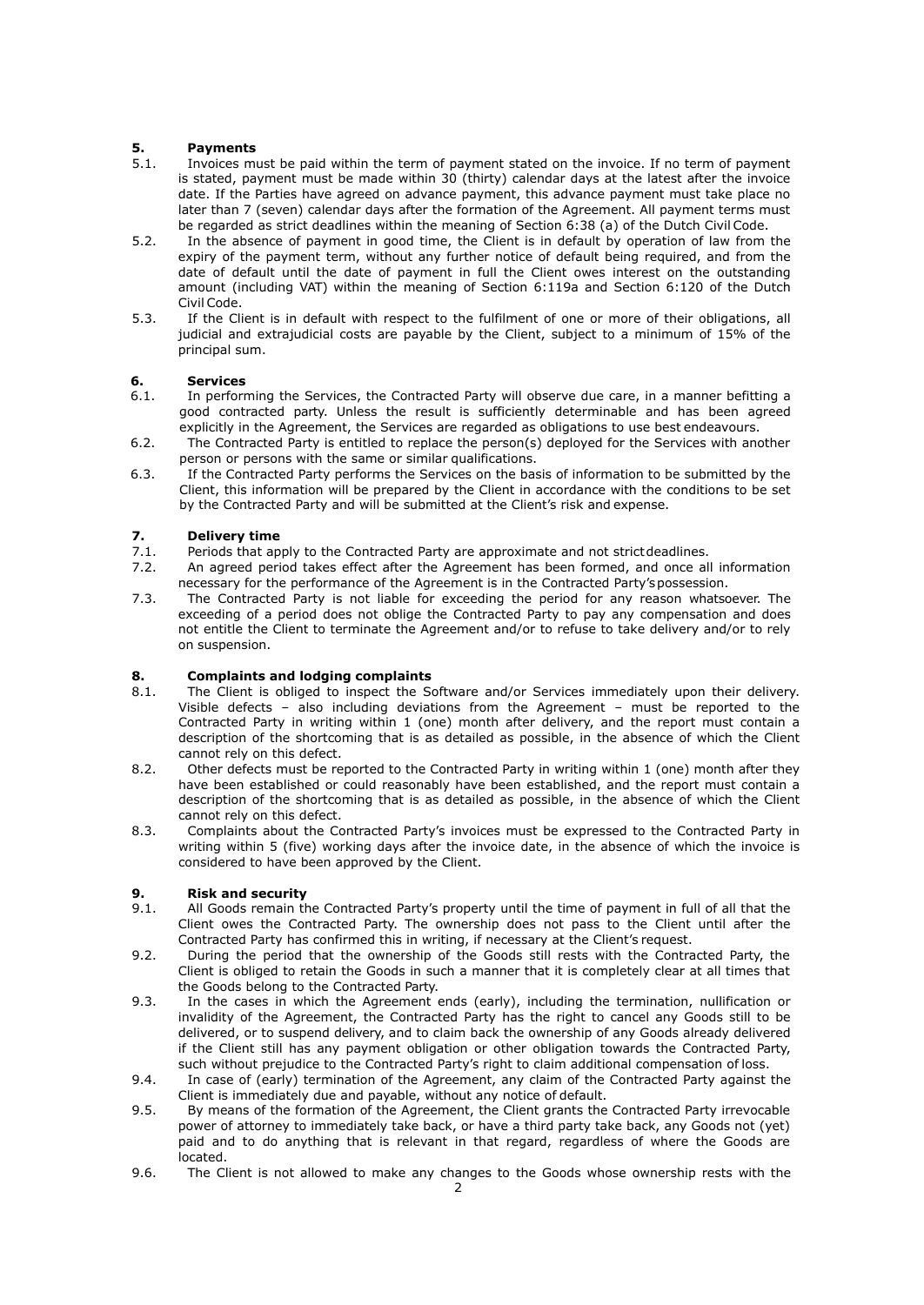Contracted Party. Neither is the Client allowed to transfer these Goods and/or rights under the Agreement and/or to encumber them with any restrictive right or other right. In this context, the Parties intend the effect under property law of Section 3:83 (2) of the Dutch Civil Code.

9.7. The Client is obliged to create security or additional security on the Contracted Party's demand for the fulfilment of their obligations towards the Contracted Party. The Client grants the Contracted Party irrevocable power of attorney to create this security. If no or insufficient security is created through the actions of the Client, the Contracted Party is authorised to terminate the Agreement. In that case, the Client is liable for all of the Contracted Party's loss.

### **10. Termination**

- 10.1. An Agreement ends by the lapse of the agreed period or the accomplishment of the performance. In case of a continuing performance contract, it can be terminated by the Contracted Party at all times subject to a notice period of 1 (one) month, in which respect notice of termination takes effect from the end of a calendar month.
- 10.2. Without prejudice to the statutory options for termination and other rights, the Contracted Party has the right to terminate the Agreement with immediate effect by giving notice or to terminate the Agreement, without being obliged to pay compensation and without the Contracted Party being obliged to send any notice of default:
	- a) if the Client does not, not in good time or not fully fulfil one or more of their material contractual obligations, or if the Contracted Party must conclude from an announcement made by the Client that they will fail to fulfil their obligations;
	- b) in case of (a petition for): (i) liquidation, (ii) provisional or definitive suspension of payments, (iii) full or partial winding-up, (iv) debt restructuring or (v) placing under guardianship of the Client or the legal entity or natural person who has acted as guarantor for the obligations of the Client or has provided security;
	- c) if assets of the Contracted Party are put into administration or if a prejudgment attachment or attachment is levied in respect of those assets;
	- d) if the Client transfers all or part of their business or the control thereof wholly or partially, suspends their business wholly or partially, or if the business operations are otherwise discontinued;
	- e) if the Client cannot fulfil their obligations under the Agreement on account of force majeure;
	-
- f) if the Client dies.<br>10.3. The Parties explic The Parties explicitly exclude the operation of Section 6:271 of the Dutch CivilCode.

## **11. Force majeure**

- 11.1. In addition to the provisions of Section 6:75 of the Dutch Civil Code, force majeure is understood to mean circumstances with respect to persons and/or equipment that the Contracted Party uses or tends to use in the performance of the Agreement, which circumstances are of such a nature that the performance of the Agreement becomes impossible or inconvenient and/or disproportionately expensive to such extent that fulfilment of the Agreement can no longer reasonably be required of the Contracted Party.
- 11.2. Force majeure in any event includes, but is not limited to: governmentmeasures;

work strikes; exclusions; obstructions by third parties; transport difficulties, including delays at national borders; technical complications unforeseen by the Parties; stagnation caused by cold weather-related downtime and other weather influences; fire, explosion and other major failures in the Contracted Party's company that are not at the Contracted Party's risk, and the circumstance that the Contracted Party is not, not in good time or not properly delivered a third-party performance that is relevant in connection with a performance to be delivered by the Contracted Party.

- 11.3. The obligations of the Contracted Party are suspended during a situation of force majeure. If the period in which fulfilment of the obligations by the Contracted Party is not possible due to force majeure lasts longer than 1 (one) month, the Contracted Party is authorised to terminate the Agreement, without in such case there being any obligation to compensate any loss.
- 11.4. The Client, on the other hand, does not have the right to terminate the Agreement, unless the Client can demonstrate that earlier fulfilment is essential to their business operations. In that case, termination must take place in writing and within 5 (five) days at the latest after expiry of the period of one (1) month.

#### **12. Guarantee**

12.1 The Contracted Party guarantees that the Services that it performs or outsources to third parties and Software developed by it are performed to a high standard.

12.2 The Contracted Party does not guarantee that the Services and Software are accessible at all times and without any interruptions or failures. The Contracted Party is not liable or liable for compensation in any manner whatsoever towards the Client for any damage or loss that arises from or is the result of the permanent or temporary unavailability or (premature) termination of the Services and/or breakdown of the Software. The Contracted Party does not provide any guarantee with respect to the suitability of the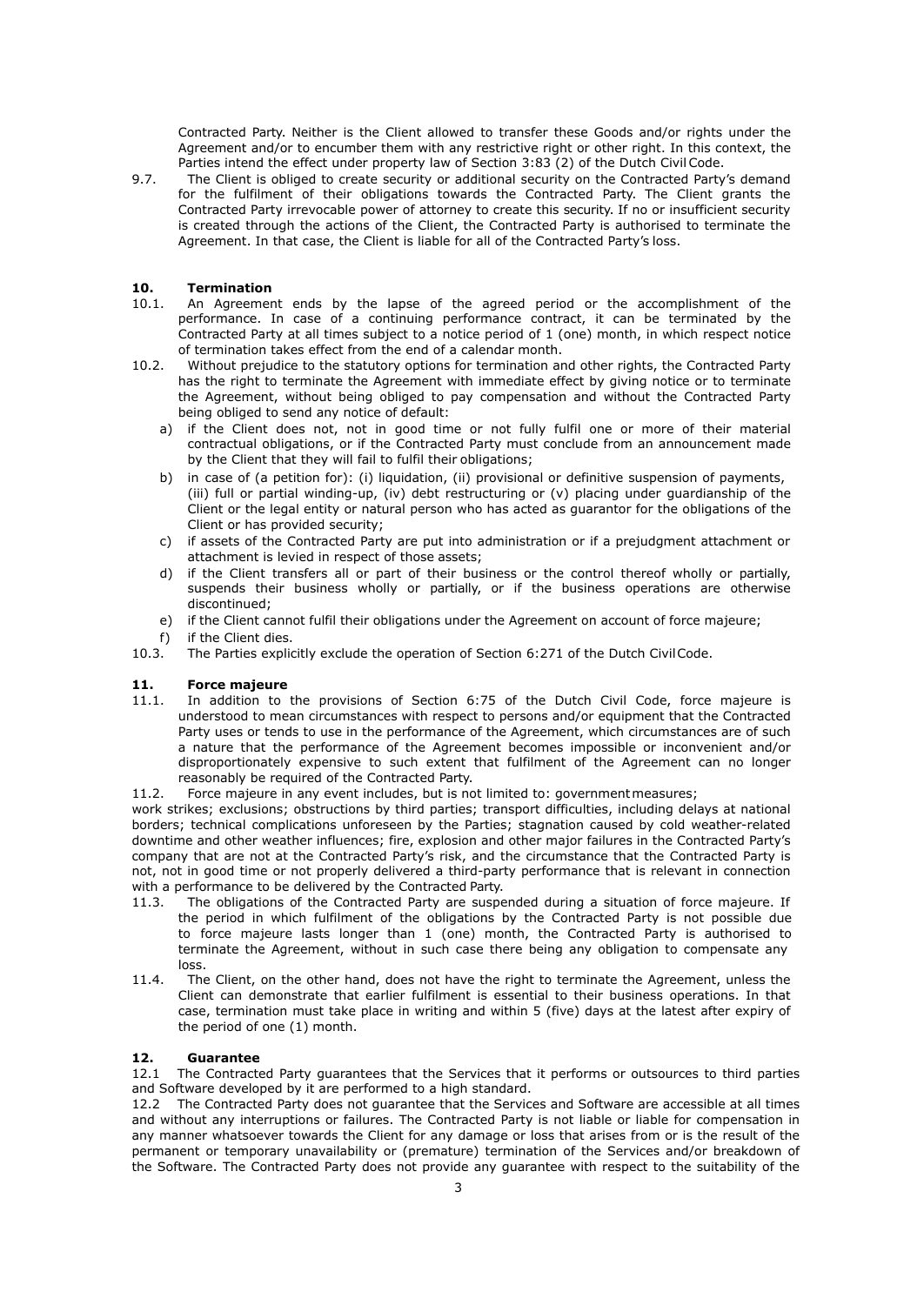Services and/or Software for a specific purpose.

12.3 The Client acknowledges that the Services and/or Software are not completely free from defects, errors and bugs as well as security problems. The Contracted Party also does not guarantee that the Services and/or Software work properly in conjunction with all types or new versions of web browsers and any other software and/or websites. Neither does the Contracted Party guarantee that the Services and/or Software work properly in conjunction with all types of equipment.

## **13. Liability**

- 13.1. The Contracted Party's liability of any nature whatsoever is limited to the amount that is paid out under the insurance taken out by the Contracted Party.
- 13.2. If payment is not made under any insurance, liability is limited to 20% of the invoice value of the performance (excluding VAT), which the Contracted Party has failed to fulfil, subject to a maximum of €50,000 and furthermore subject to the proviso that the Contracted Party is not liable for indirect damage or loss such as lost turnover/profit, lost opportunities, immaterial damage and injury to the good name.
- 13.3. The Contracted Party's liability for auxiliary persons is excluded. The limitations of and exclusions from liability referred to in this article and the Agreement also apply by way of thirdparty clause in favour of all natural persons and legal entities whose services the Contracted Party uses in the performance of the Agreement.
- 13.4. Any claim in respect of the Contracted Party on the basis of the Agreement expires by the passage of 12 months, unless a summons has been issued before that time. The expiry period starts on the day following the day on which the Client became aware of the damage or loss or could reasonably have become aware of it.
- 13.5. Clauses limiting or excluding liability that third parties may invoke against the Contracted Party can also be invoked by the Contracted Party against the Client to the samedegree.

#### **14. Indemnity**

The Client indemnifies the Contracted Party, its staff and any third parties engaged by the Contracted Party against all claims from other third parties for payment of any (alleged) damage or loss suffered by those third parties that was caused by the Contracted Party under the Agreement.

#### **15. Client's obligations**

- 15.1. The Client is responsible for any structures and working methods prescribed by them or on their behalf, as well as for any orders, directions and instructions given by them or on theirbehalf.
- 15.2. Without prejudice to the Client's liability under the law, the Client is liable for all damage or loss resulting from defects in items, building materials or resources that the Client has made available or has prescribed, as well as for work performed or deliveries made by the Client or by third parties on the Client's instructions.
- 15.3. The consequences of compliance with statutory regulations or decisions by a public authority that take effect after the day of the offer are the Client's responsibility.

#### **16. Intellectual property rights**

- 16.1. In case of the provision of Services, and subject to the proviso that the Client has fulfilled all obligations under the Agreement towards the Contracted Party, any intellectual property rights created in the context of the Agreement (read: the source code), are transferred by the Contracted Party to the Client, to the extent that they belong to the Contracted Party. Internal or external reusable parts ('packages') developed by the Contracted Party and used and to be used by it, as well as parts that qualify as open source material are exempted from this in the context of the provision of the Services. The Contracted Party explicitly reserves the right to use and reuse these parts - to be designated and qualified by the Contracted Party - in the performance of other agreements with third parties. The Client acknowledges this authority, therefore also acknowledging that the Client does not have any property rights or cannot allege to have any property rights in respect of these parts. To the extent necessary for the use of the Services, the Contracted Party grants a non-exclusive, non-transferable, non-sublicensable limited right under the terms of the Agreement to use these parts or the result of these parts only in and for the benefit of their own company or organisation and only for the intended use as agreed in the Agreement
- 16.2. The Contracted Party indemnifies the Client against damage or loss and costs resulting from a third-party claim that the Software infringes intellectual property rights of those third parties. This indemnity ceases to apply if the Client has adjusted or changed the Software in any way or uses or has used the Software in a manner that does not correspond with the Software's intendeduse.

#### **17. Use and licence**

17.1. The Client grants the Contracted Party a non-exclusive, transferable, sublicensable right to use in the performance of the Agreement all content, data, information and details that the Client provides to the Contracted Party. The Client guarantees that they are entitled to grant this licence. The Client indemnifies the Contracted Party against all damage or loss and costs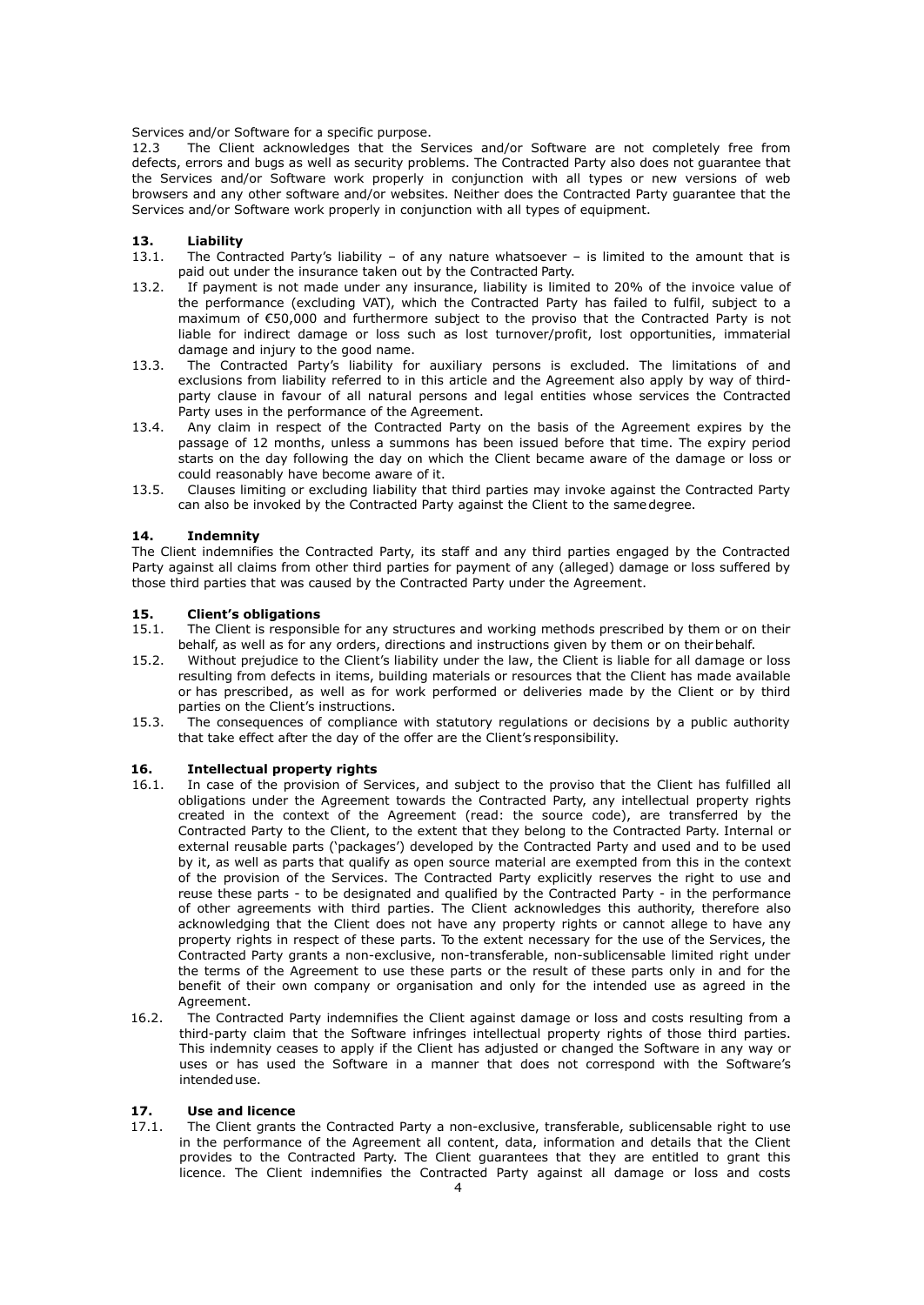resulting from (alleged) infringements of intellectual property rights or other rights of third parties as a result of the content, data, information and details provided by the Client.

- 17.2. The Client is entitled to fit technical facilities to protect the Services (Software) in connection with an agreed limitation of the content or term of the right to use these objects. The Client is not allowed to remove or have such a technical facility removed or to circumvent or have it circumvented.
- 17.3. The Client is not allowed to remove or change any designation concerning the confidential nature or concerning intellectual property rights from or in the Agreement, Software, programs, hardware, documents and/or other materials.
- 17.4. Unless otherwise agreed in writing and save in exceptional cases provided by mandatory law, the Client is not entitled to modify the Services or the result of the Services wholly or partially and/or to have third parties perform repair work to such Services without the Contracted Party's prior written consent.

# **18. Dispute resolution and applicable law** 18.1. All disputes that may arise between the

- 18.1. All disputes that may arise between the Parties as a result of the Agreement or agreements resulting from the Agreement are settled by the competent court in the district of Oost-Brabant.
- 18.2. The Agreement and the General Terms and Conditions are governed exclusively by Dutch law. The Vienna Sales Convention 1980 does not apply.

#### **B. SPECIAL PART - SOFTWARE**

# **19. Development**

- The Contracted Party will develop the Software with due care according to the requirements and specifications as agreed in the Agreement (hereinafter referred to as: 'Specifications'). The development work is always carried out by the Contracted Party on the basis of an obligation to use best endeavours.
- 19.2. The Client understands and acknowledges that the Specifications have been prepared on the basis of the information provided by the Client. The Client guarantees that they have provided all essential information for preparing the Specifications and the assignment to the best of their knowledge. The Contracted Party is not liable for any damage or loss that is the result of or that has arisen from the absence of any information necessary and/or required for preparing the Specifications.
- 19.3. When performing the development work, the Contracted Party is not obliged to follow the instructions given by the Client. To the extent that the Contracted Party does follow those instructions, it is entitled to charge a fee for this in accordance with its hourly rate applicable at the time. The Client understands that implementing instructions may have consequences for the final result and the project's turnaround time.

#### **20. Maintenance**

The Contracted Party is only obliged to perform maintenance to the Software to the extent that such has been agreed on in a separate Service Level Agreement (hereinafter referred to as 'SLA'). The Contracted Party may - but is never obliged to do so - correct errors in the Software at the Client's request. The Contracted Party may charge the costs for the repair work to the Client at the hourly rates applicable at the time.

#### **21. Delivery and installation**

- 21.1. The Contracted Party will deliver the Software to the Client in the agreed manner. Dates and times for completion or partial completion are indicative only and may never be regarded as strict deadlines.
- 21.2. The Contracted Party will install the Software at the Client only if such has been agreed between the Parties in the assignment. The Client will cooperate fully in the installation, including granting the Contracted Party access to locations and equipment at all times when so requested.
- 21.3. The Client is responsible for the purchase and/or proper functioning of the infrastructure and proper telecom facilities (including Internet connection) that are necessary for the performance of the Agreement and the use of the Software. The Contracted Party is never responsible or liable for costs arising from the use of telecommunications charged via the telecom provider.
- 21.4. The Contracted Party is only obliged to provide the Client with a physical carrier with the Software or source code of the Software if this has been agreed between the Parties.

#### **22. Acceptance**

- 22.1. After delivery and installation, if applicable, within the meaning of Article 21, the Client will test the Software for errors within 1 (one) week. An error is understood to mean the substantial and reproducible failure to meet the Specifications. During this testing period, the Client is not allowed to use the Software for productive or operational purposes.
- 22.2. The Client will carry out the test referred to above in respect of the Software with sufficiently qualified personnel and with sufficient scope and depth.
- 22.3. At the end of the above period, the Client will state to the Contracted Party in writing whether the